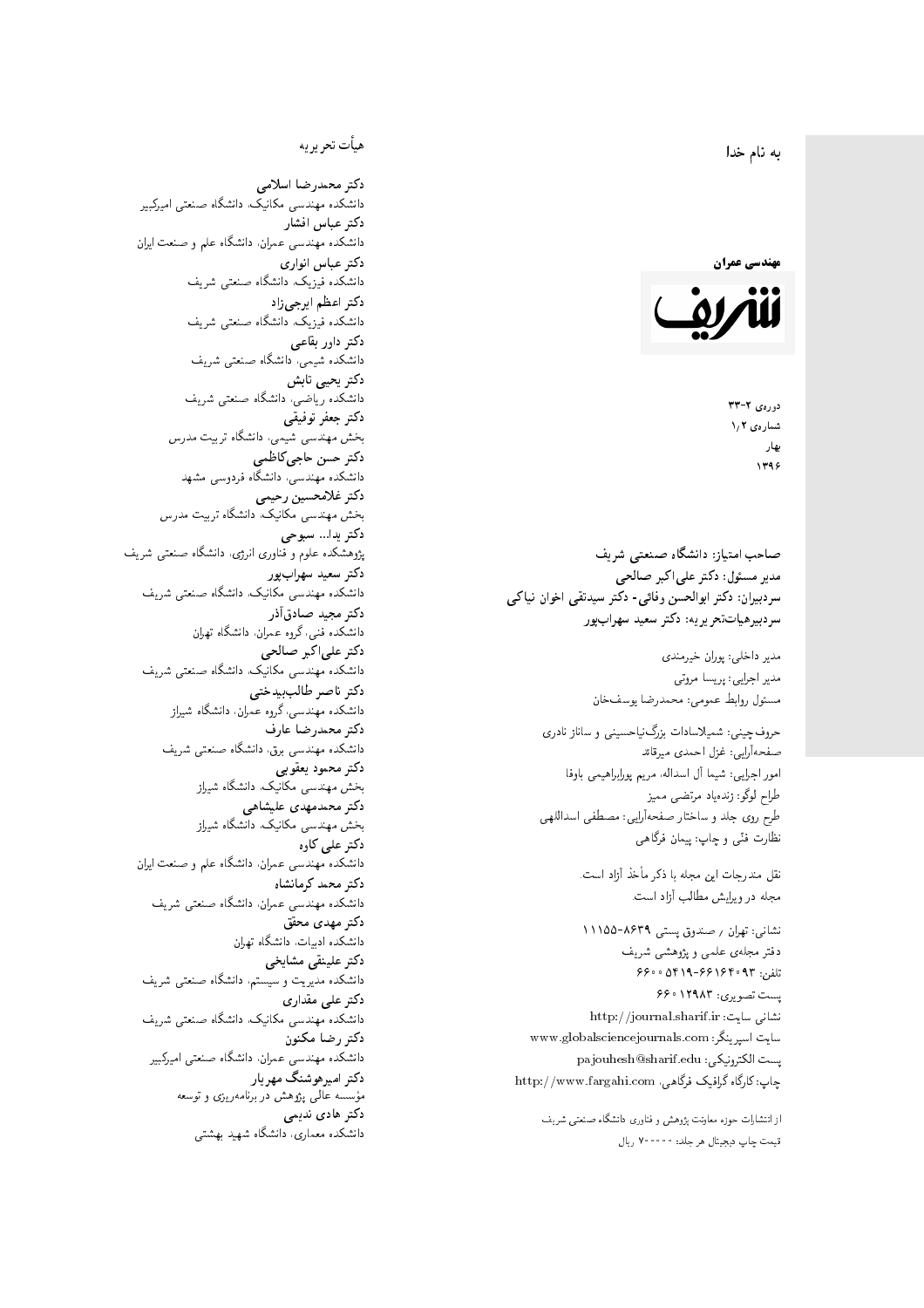هیأت تحریریهی تخ*صص*ی

• سردبیر تخصصی: دکتر ابوالحسن وفایی استاد دانشکدهی مهندسی عمران ــ دانشگاه صنعتبی شریف دكتر احمد ابريشمچي استاد دانشکدهی مهندسی عمران ــ دانشگاه صنعتی شریف دكتر همايون استكانچى استاد دانشکدهی مهندسی عمران – دانشگاه صنعتی شریف دكتر عباس افشار استاد دانشکدهی مهندسی عمران ــ دانشگاه علم و صنعت ایران دکتر محمدعلی برخورداری دانشیار دانشکدهی مهندسی عمران \_ دانشگاه علم و صنعت ایران دكتر حسين پورزاهدى استاد دانشکدهی مهندسی عمران – دانشگاه صنعتی شریف دكتر مسعود تجريشي دانشیار دانشکدهی مهندسی عمران ــ دانشگاه صنعتبی شریف دكتر ايوب تركيان دانشیار مرکز تحقیقات آب و انرژی ـــ دانشگاه صنعتی شریف دكتر عباسعلى تسنيمى استاد دانشکدهی مهندسی عمران و محیط زیست ـ دانشگاه تربیتمدرس دكتر حسن حاجي كاظمى استاد دانشکدهی مهندسی ــ گروه مهندسی عمران ــ دانشگاه فردوسی مشهد دكتر سيدمحسن حائري استاد دانشکدهی مهندسی عمران ــ دانشگاه صنعتی شریف دكتر اميررضا خوبي استاد دانشکدهی مهندسی عمران \_ دانشگاه صنعتی شریف دكتر فياض رحيمزاده استاد دانشکدهی مهندسی عمران ــ دانشگاه صنعتی شریف دکتر علی اکبر رمضانیانیور استاد دانشکدهی مهندسی عمران ــ دانشگاه صنعتی امیرکبیر دکتر سیدمهدی زهرای<u>ی</u> دانشیار دانشکدهی فنبی <sup>– </sup>گروه مهندسی عمران ــ دانشگاه تهران دکتر محمدمهدی سعادت یور استاد دانشکدهی مهندسی عمران ــ دانشگاه صنعتی اصفهان دكتر عيسى سلاجقه استاد دانشکدهی مهندسی عمران <mark>– دانشگاه باهنر کرمان</mark> دكتر مجيد صادق أذر استاد دانشکدهى فنى -گروه مهندسى عمران ــ دانشگاه تهران دكتر ناصر طالب بيدختى استاد دانشکدهی مهندسی ــ بخش مهندسی عمران ــ دانشگاه شیراز دكتر ارسلان قهرماني استاد دانشکدهی مهندسی ــ بخش مهندسی عمران ــ دانشگاه شیراز دكتر محمد كارأموز استاد دانشکدهی فنبی -گروه مهندسی عمران ــ دانشگاه تهران دكتر محمدتقى كاظمى

دانشیار دانشکدهی مهندسی عمران ــ دانشگاه صنعتی شریف

دكتر محمد كرمانشاه استاد دانشکدهی مهندسی عمران ــ دانشگاه صنعتی شریف دکتر علمی کاوہ استاد دانشکدهی مهندسی عمران ــ دانشگاه علم و صنعت ایران دكتر سيدمجدالدين ميرمحمدحسيني دانشیار دانشکدهی مهندسی عمران ــ دانشگاه صنعتی امیرکبیر دكتر سيدشهاب الدين يثر بي دانشیار دانشکدهی مهندسی عمران و محیط زیست - دانشگاه تربیت مدرس هيأت مشاوران

دكتر علي<sub>د</sub>ضا أردكاني دانشکدهی مهندسی عمران ــ دانشگاه بین|لمللی امام خمینی (ره) دکتر حلال اکبری دانشکدهی مهندسی عمران ــ دانشگاه ملایر دکتر کاظم بدو دانشکده یمهندسی عمران ــ دانشگاه ارومیه دكتر مرتضى بسطامى يژوهشگاه بين|لمللي زلزله شناسي و مهندسي زلزله دكتر حميدرضا توكلي دانشکدهی مهندسی عمران ــ دانشگاه صنعتی نوشیروانی بابل دكتر حسين رحامي دانشکدهی علوم مهندسی ــ دانشگاه تهران دكتر ايرج رحماني مرکز تحقیقات راه. مسکن و شهرسازی دكتر محمدعلى روشن ضمير دانشکدهی مهندسی عمران ــ دانشگاه صنعتی اصفهان دكتر مرتضىي رئيسي دهكردي دانشکدهی مهندسی عمران ــ دانشگاه علم و صنعت ایران دكتر عبدالرضا زارع دانشکده، مهندسی عمران ــ دانشگاه ياسوج دكتر مهران زينليان دانشکدهی مهندسی عمران ــ دانشگاه صنعتی اصفهان دکتر رضا ضیائے موید دانشکدهی مهندسی عمران ــ دانشگاه بین|لمللی امام خمینی (ره) دكتر محمودرضا عبدى دانشکدهی مهندسی عمران ــ دانشگاه صنعتی خواجه نصیرالدین طوسی دكتر محمود عدالتي دانشکدهی مهندسی عمران ــ دانشگاه ایلام دكتر فرج|له عسگرى پژوهشگاه بین|لمللمی زلزلهشناسی و مهندسی زلزله دكتر حسين عموشاهي دانشکدهی مهندسی عمران ــ دانشگاه صنعتی اصفهان دكتر مجتبى فاضلى دانشکدهی مهندسی آب و محیط زیست ــ دانشگاه شهیدبهشتی



مهندسي عمران